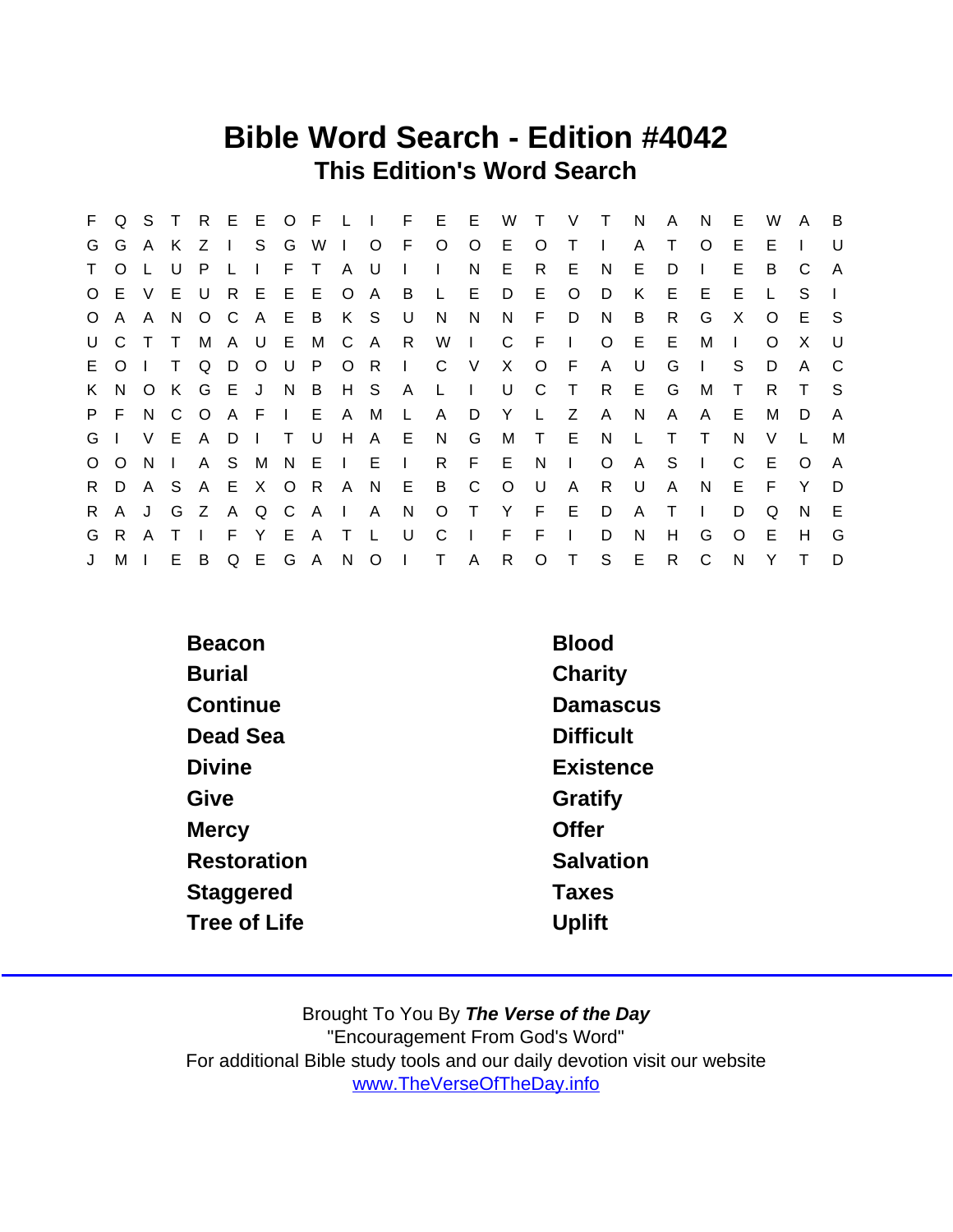## Bible Word Search - Edition #4042 Word Search Answer Guide

| f            |         |        |              |              |       |               |   |         |                 |                | q S T R E E O F L I F E e w t v t |            |              |         |              |              | n            | a a          | n            | e            | W            | a            | b   |
|--------------|---------|--------|--------------|--------------|-------|---------------|---|---------|-----------------|----------------|-----------------------------------|------------|--------------|---------|--------------|--------------|--------------|--------------|--------------|--------------|--------------|--------------|-----|
| g            | g       | A k    |              |              |       |               |   |         | zisgwiof        |                | $\circ$                           | $\circ$    | $\mathbf{e}$ | $\circ$ |              | t i          | a            | t            | $\circ$      | e            | e            |              | u   |
| t            | $\circ$ |        | L U          | $\mathsf{P}$ | L I   |               |   | F T a u |                 | $-1$           | $\mathbf{i}$                      | n          | e            | R       | e            | n            | $\mathbf{e}$ | D            | Ť.           | e            | B            | $\mathbf{C}$ | a   |
| $\mathsf{o}$ | e       | $\vee$ | $\mathbf{e}$ | <b>u</b>     |       | r e e e o a   |   |         |                 | $\overline{B}$ | $\sim 1$ .                        |            | E d          | E       | $\mathsf{o}$ | d            | k            | E.           | $\mathbf{e}$ | E.           |              | S.           |     |
| $\circ$      | a       | A N    |              |              |       | O C A E B k s |   |         |                 | $\cup$         | n                                 | N          | n            | F d     |              | n            | b            | R            | g            | X            | $\circ$      | E.           | - S |
| $\mathsf{u}$ |         | c T t  |              |              |       |               |   |         |                 |                | mau Emca R w I c F i              |            |              |         |              | $\circ$      | e            | E.           | m            | $\mathbf{L}$ | O            | X            | - U |
| e            |         | o I t  |              |              | q D o |               | U | por     |                 |                | $1$ c $V$ x                       |            |              | Ofa     |              |              | u            | G            | - i -        | S            | D            | A            | - C |
|              | k n O k |        |              |              | g E j |               |   |         |                 | N b h s A l    |                                   | $\sim 1$ . |              | u c t   |              | $\mathsf{r}$ | e            | G            | m            | $\top$       | $\mathbf{r}$ | $\top$       | - S |
| p f          |         | N c    |              | $\circ$      | A f   |               |   |         |                 | I e a M L a    |                                   |            | $D Y$        |         |              | z a          | n            | A            | $\alpha$     | - E          | m            | d            | A   |
| G I          |         |        |              | V E a D i    |       |               |   |         |                 | Tuha En        |                                   | g          |              | m T e   |              | n            | $\Box$       | $\top$       | $\mathbf{t}$ | N.           | $\mathsf{v}$ | -1           | M   |
| $\circ$      | $\circ$ | n i    |              |              |       |               |   |         | a S m N e i e i |                |                                   |            | R f e n l    |         |              | $\mathbf{o}$ | a            | Si           |              | C            | $\mathbf{e}$ | $\Omega$     | A   |
| $\mathbf{r}$ | d       | a s    |              |              |       | a E x O       |   | r a n   |                 | $-e$           | b C                               |            | o u          |         | a            | R            | $\mathsf{u}$ | a            | n            | E.           | f            | V            | D   |
| r            | a j     |        |              | $g$ z        |       |               |   |         |                 | Aq Caian       |                                   |            | o t Y f      |         | e            | d            | A            | t            | j.           | d            | q            | n            | e   |
| G            | R.      | A T    |              | $\mathbf{I}$ |       | F Y e a T L   |   |         |                 | $\cup$         | C                                 | $\sim 1$ . |              | $F \tF$ | $\mathbf{L}$ | D            | $\mathsf{n}$ | H            | g            | $\circ$      | e            | h            | g   |
| j.           | m i     |        |              |              |       |               |   |         |                 |                | e b q e g a N O I T A             |            |              | R O T   |              | S            | E            | $\mathsf{R}$ | $\mathsf{C}$ | n            | <b>V</b>     | t            | d   |

- Beacon: Horizontal Blood: Vertical Burial: Vertical **Charity: Diagonal** Continue: Vertical Damascus: Vertical Dead Sea: Vertical Difficult: Horizontal Divine: Vertical **Existence: Vertical** Give: Horizontal Gratify: Horizontal Mercy: Diagonal **Offer: Vertical** Restoration: Horizontal **Salvation: Vertical** Staggered: Vertical Taxes: Vertical Tree of Life: Horizontal **Uplift: Horizontal**
-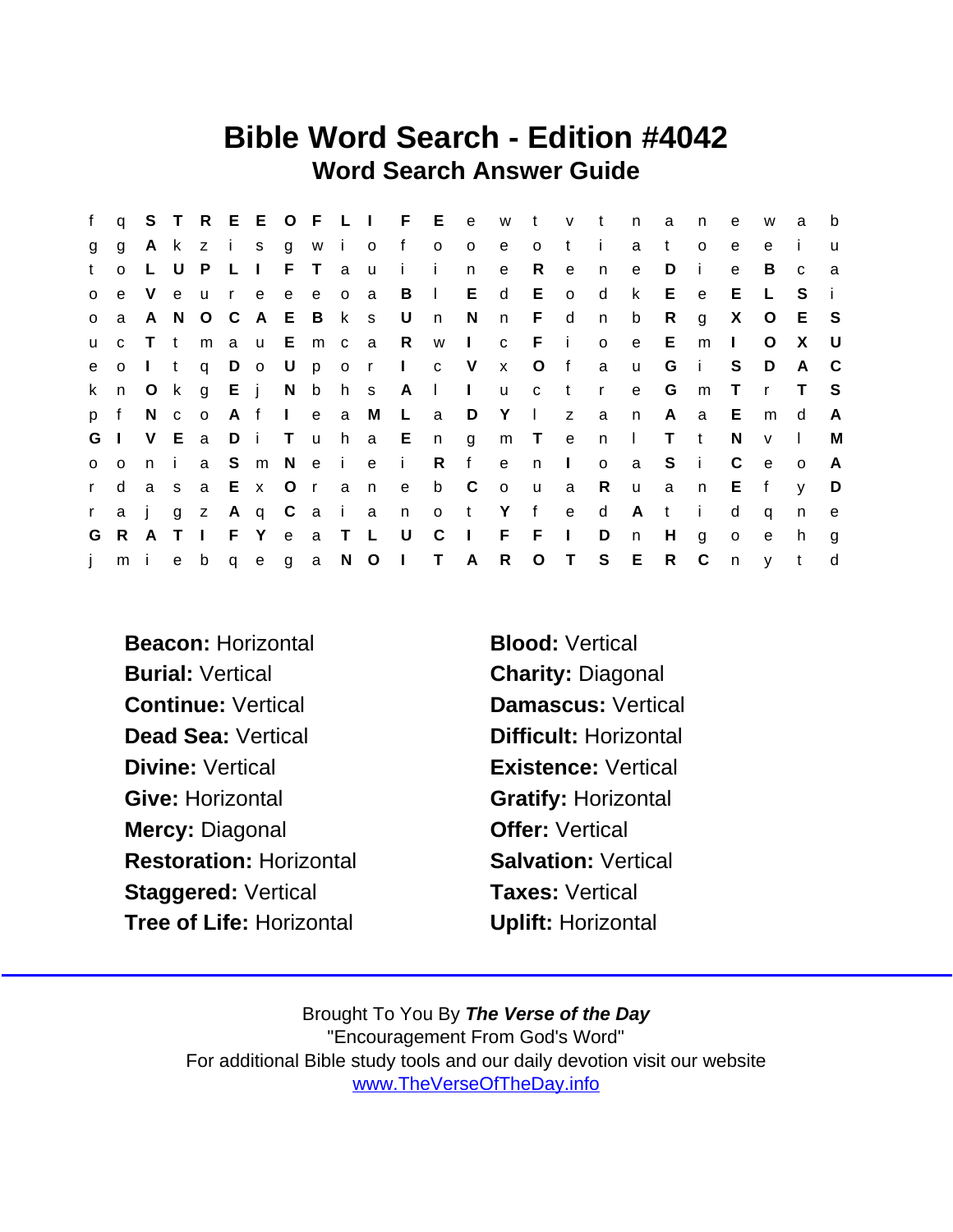# Bible Word Search - Edition #4042 Words Used And Their Definitions

Beacon

A signal used for guidance, such as a lighthouse

**Blood** 

A red liquid in most living creatures that is necessary for life

Burial

The practice of placing a person in a tomb or grave as part of a funeral

**Charity** Love

**Continue** To go on

**Damascus** 

A city in Israel. Most famously associated with the route between itself and Jerusalem in which Saul/Paul was converted by Christ.

Dead Sea

A body of water known for its high salt levels near Israel

**Difficult** 

Hard; Not able to be done easily

Divine

Relating to a deity or Heaven

**Existence** A state of being

**Give** 

To hand something over to someone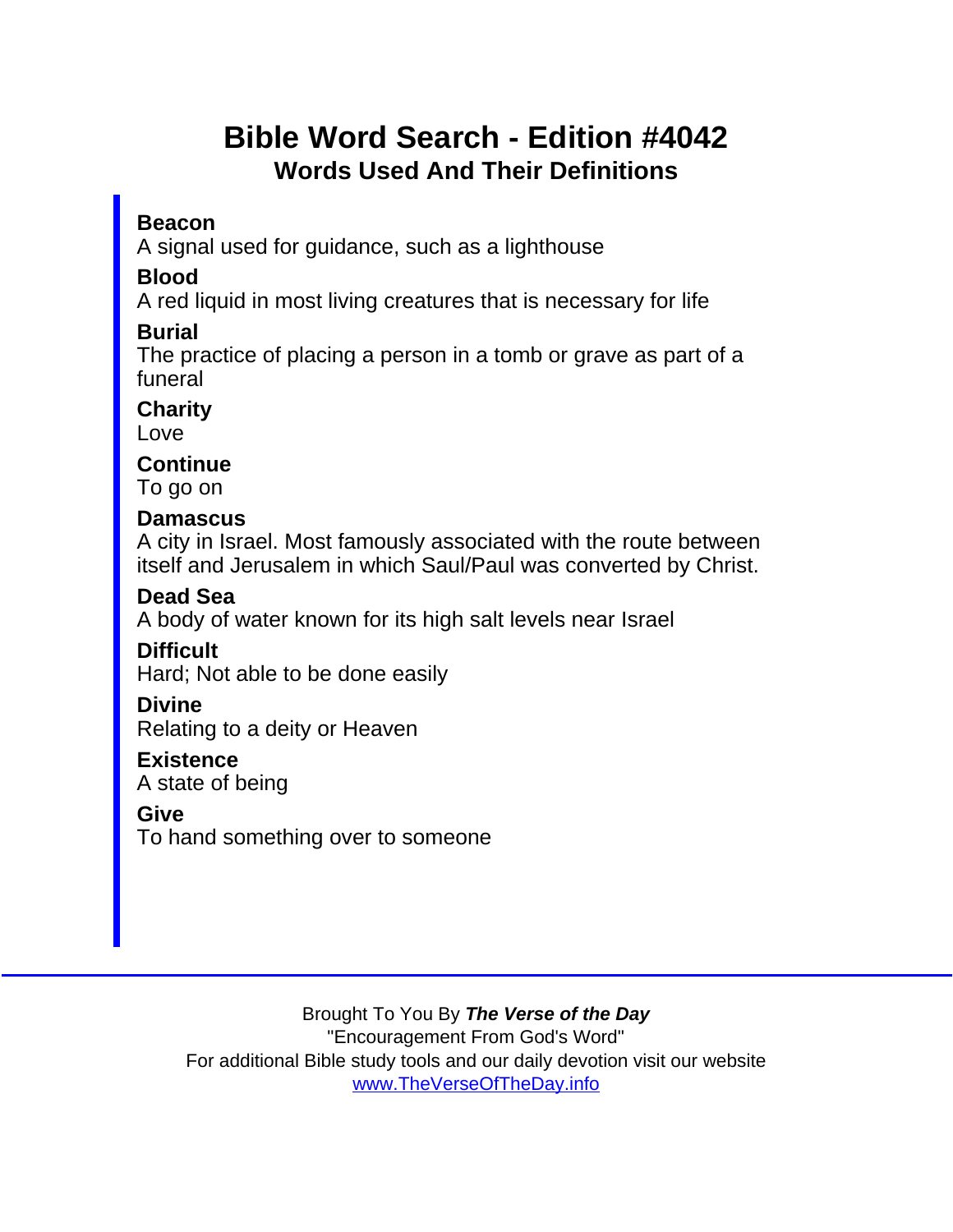## Bible Word Search - Edition #4042 Words Used And Their Definitions - Continued

### Gratify

To please

### **Mercy**

God offers it to us through sending His only Begotten Son to pay for all our sins and making us part of His family and given inheritance through Him. Our sinful nature deserves to be eternally separated from God forever in Hell; God will only accept a blood sacrifice to cover sins and in the Old Testament only a perfect lamb was accepted. Then God sent His very own Lamb and now that is the only sacrifice required and accepted for the payment of sins.

### **Offer**

To give something that can be accepted or rejected

Restoration

The act of renewing the condition of something or someone to a previous state

**Salvation** 

Rescue; Act of saving or preserving from destruction or great calamity. The saving of mankind from sins and giving of eternal life with God.

### **Staggered**

Moved in an unsteady manner such as wavering or rocking

Taxes

Money that is to be gathered from people by law to fund a government

Tree of Life

Tree in the Garden of Eden that produced fruit that kept a person from dying if consumed; it was guarded so Adam and Eve couldn't get to it after they were banished from the Garden